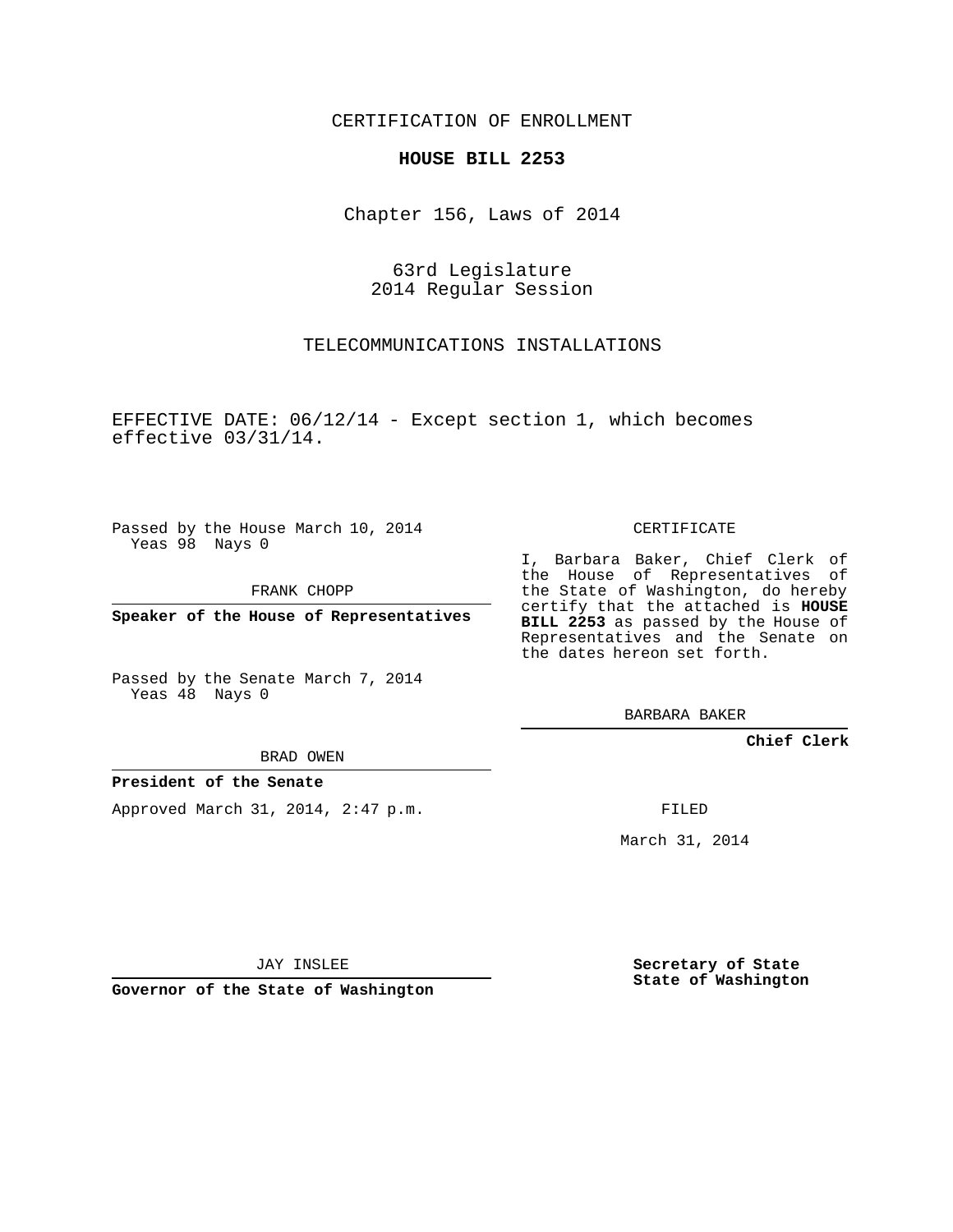## **HOUSE BILL 2253** \_\_\_\_\_\_\_\_\_\_\_\_\_\_\_\_\_\_\_\_\_\_\_\_\_\_\_\_\_\_\_\_\_\_\_\_\_\_\_\_\_\_\_\_\_

\_\_\_\_\_\_\_\_\_\_\_\_\_\_\_\_\_\_\_\_\_\_\_\_\_\_\_\_\_\_\_\_\_\_\_\_\_\_\_\_\_\_\_\_\_

#### AS AMENDED BY THE SENATE

Passed Legislature - 2014 Regular Session

## **State of Washington 63rd Legislature 2014 Regular Session**

**By** Representatives Manweller, Sells, Johnson, and Ryu

Read first time 01/15/14. Referred to Committee on Labor & Workforce Development.

 AN ACT Relating to telecommunications installations; amending RCW 19.28.400 and 19.28.191; and declaring an emergency.

BE IT ENACTED BY THE LEGISLATURE OF THE STATE OF WASHINGTON:

 **Sec. 1.** RCW 19.28.400 and 2000 c 238 s 204 are each amended to read as follows:

 The definitions in this section apply throughout this subchapter unless the context clearly requires otherwise.

 (1) "Telecommunications backbone cabling systems" means a system that provides interconnections between telecommunications closets, equipment rooms, and entrance facilities in the telecommunications cabling system structure. Backbone cabling consists of the backbone cables, intermediate and main cross-connects, mechanical terminations, and patch cords or jumpers used for backbone to backbone cross-connection. Backbone cabling also includes cabling between buildings.

(2) "Board" means the electrical board under RCW 19.28.311.

(3) "Department" means the department of labor and industries.

 (4) "Director" means the director of the department or the director's designee.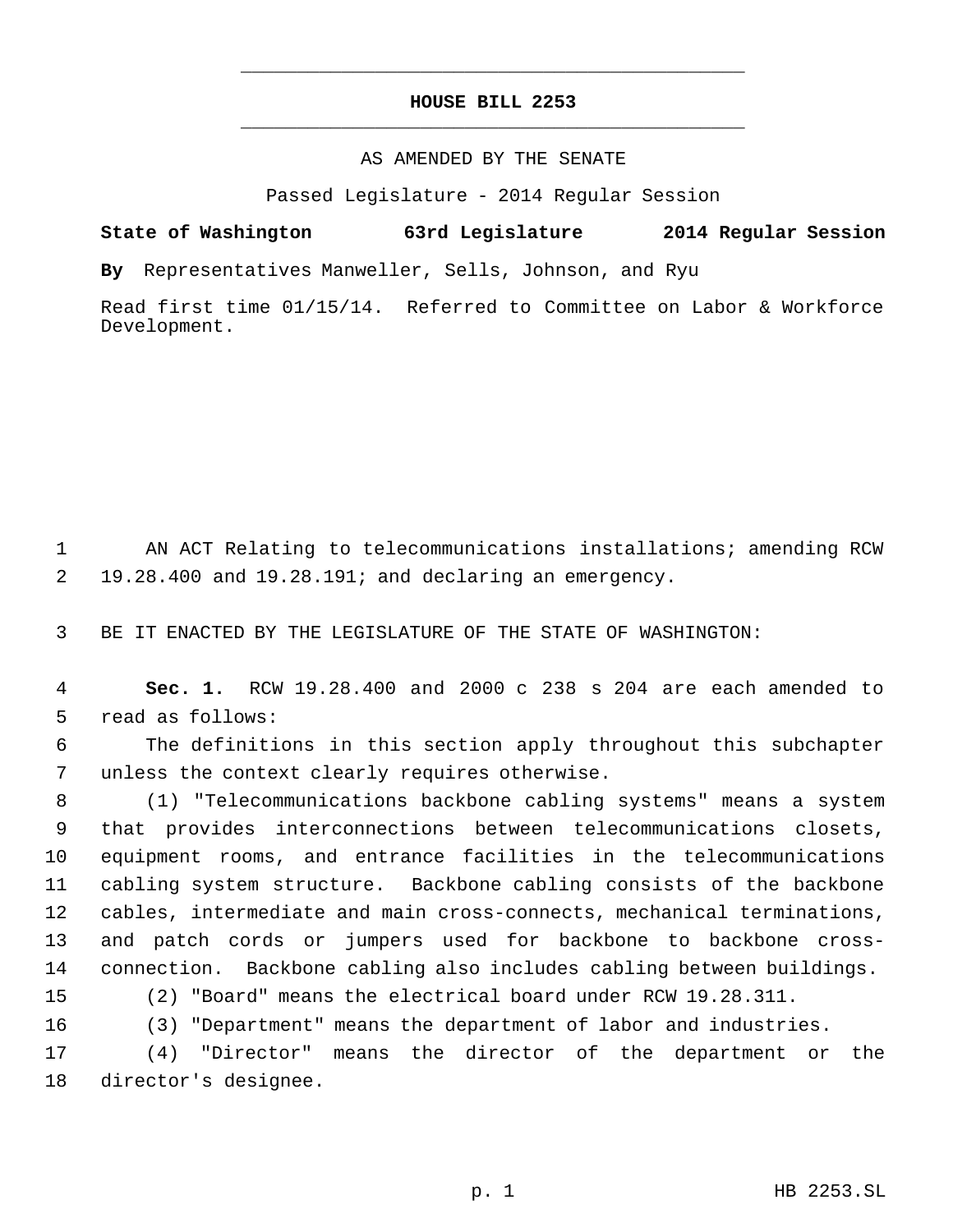(5) "Telecommunications horizontal cabling systems" means the 2 portions of the telecommunications cabling system that extend((s 3 [extend])) from the work area telecommunications outlet or connector to the telecommunications closet. The horizontal cabling includes the horizontal cables, the telecommunications outlet or connector in the work area, the mechanical termination, and horizontal cross-connections located in the telecommunications closet.

 (6) "Telecommunications network demarcation point" means the point or interconnection between the service provider's communications cabling, terminal equipment, and protective apparatus and the customer's premises telecommunications cabling system. The location of this point for regulated carriers is determined by federal and state regulations. The carrier should be contacted to determine the location policies in effect in the area.

 (7) "Telecommunications scope of work" means the work of a telecommunications contractor. This includes the installation, maintenance, and testing of telecommunications systems, equipment, and associated hardware, pathway systems, and cable management systems, which excludes cable tray and conduit raceway systems. The scope also includes installation of open wiring systems of telecommunications cables, surface nonmetallic raceways designated and used exclusively for telecommunications, optical fiber innerduct raceway, underground raceways designated and used exclusively for telecommunications and installed for additions or extensions to existing telecommunications systems not to exceed fifty feet inside the building, and incidental short sections of circular or surface metal raceway, not to exceed ten feet, for access or protection of telecommunications cabling and installation of cable trays and ladder racks in telecommunications service entrance rooms, spaces, or closets.

 (8) A "telecommunications structured cabling system" is the complete collective configuration of cabling and associated hardware at a given site and installed to perform specific telecommunications functions.

 (9) "Telecommunications administrator" means a person designated by a telecommunications contractor to supervise the installation of telecommunications systems in accordance with rules adopted under this chapter.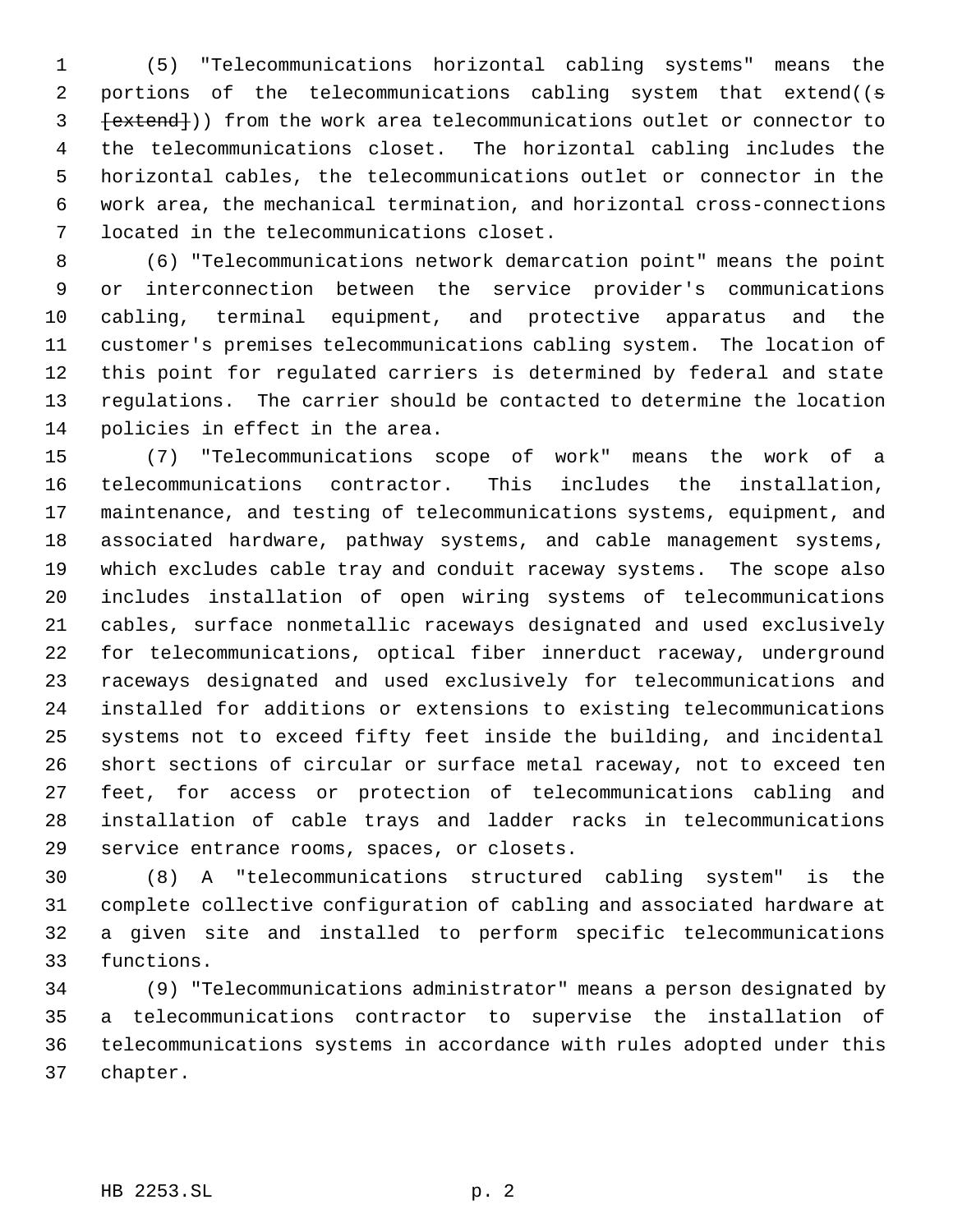(10) "Telecommunications closet" means a room for housing telecommunications equipment, cable terminations, and cross-connect wiring that serve that particular floor. The closet is the recognized transition point between the backbone and horizontal cabling systems.

 (11) "Telecommunications contractor" means a person, firm, partnership, corporation, or other entity that advertises, offers to undertake, undertakes, submits a bid for, or does the work of installing or maintaining telecommunications systems.

 (12) "Telecommunications service entrance room or space" means a room or space used as the building serving facility in which the joining of inter-building and intra-building backbone facilities takes place. The service entrance room may also house electronic equipment serving any telecommunications function.

 (13) "Telecommunications systems" means structured cabling systems that begin at the demarcation point between the local service provider and the customer's premises structured cabling system.

 (a) Telecommunications systems encompass all forms of information generation, processing, and transporting of signals conveyed electronically or optically within or between buildings, including voice, data, video, and audio.

 (b) Telecommunications systems include structured cabling systems, compatible connecting hardware, telecommunications equipment, premises 23 switching equipment providing operational power to the 24 telecommunications device, infrared, fiber optic, radio-frequency, power distribution associated with telecommunications systems, and other limited-energy interconnections associated with telecommunications systems or appliances.

 (c) Telecommunications systems do not include horizontal cabling used for fire protection signaling systems, intrusion alarms, access control systems, patient monitoring systems, energy management control systems, industrial and automation control systems, HVAC/refrigeration 32 control systems, lighting or lighting control systems, and stand-alone amplified sound or public address systems.

 (d) Telecommunications systems may interface with other building signal systems including security, alarms, and energy management at cross-connection junctions within telecommunications closets or at 37 extended points of demarcation. Horizontal cabling for a telecommunications outlet, necessary to interface with any of these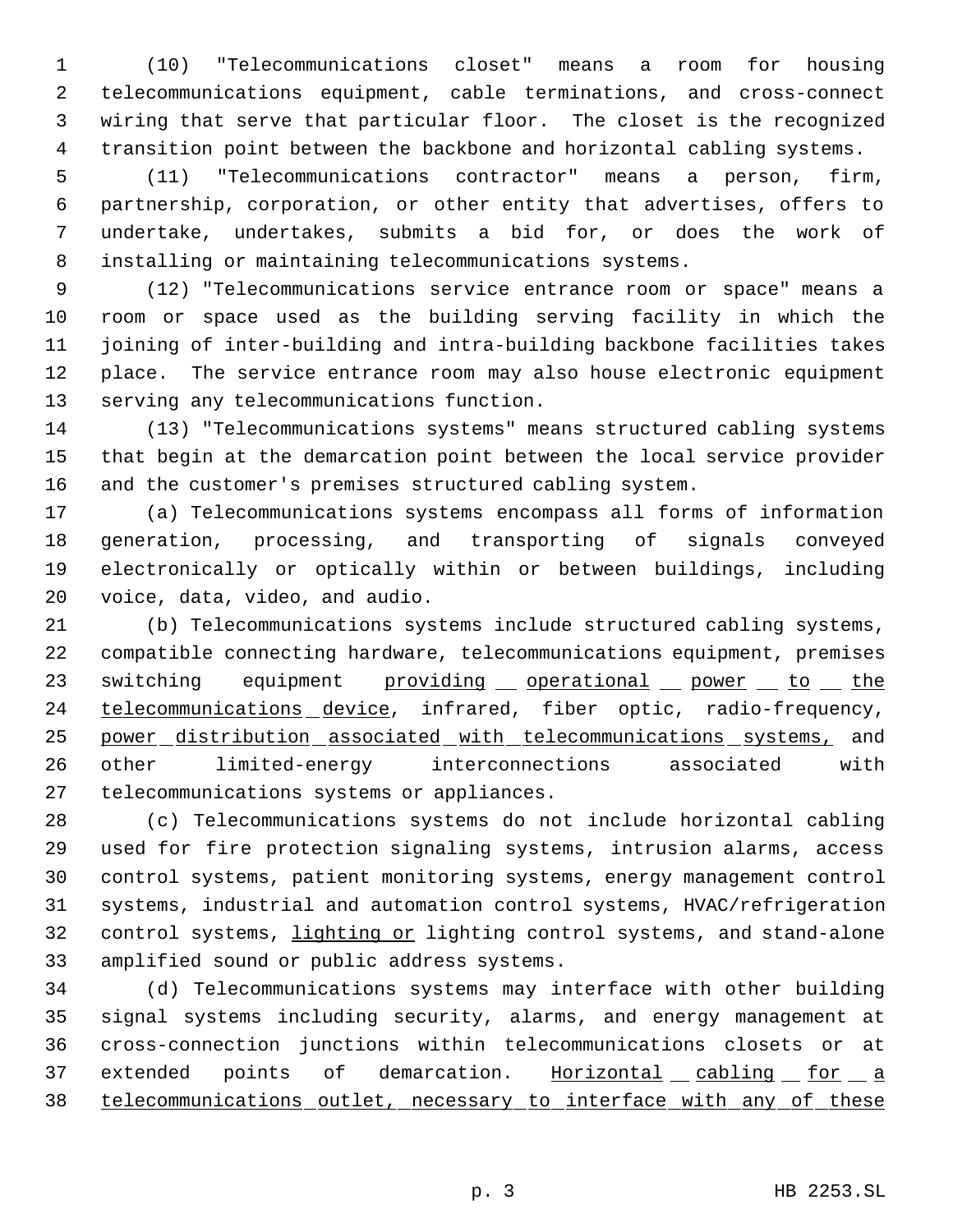1 systems outside of a telecommunications closet, is the work of the 2 telecommunications contractor. Telecommunications systems do not include the installation or termination of premises line voltage service, feeder, or branch circuit conductors or equipment.

 (14) "Telecommunications worker" means a person primarily and regularly engaged in the installation and/or maintenance of telecommunications systems, equipment, and infrastructure as defined in this chapter.

 (15) "Telecommunications workstation" means a building space where the occupant normally interacts with telecommunications equipment. The telecommunications outlet in the work area is the point at which end- user equipment plugs into the building telecommunications utility formed by the pathway, space, and building wiring system.

 **Sec. 2.** RCW 19.28.191 and 2013 c 23 s 30 are each amended to read as follows:

 (1) Upon receipt of the application, the department shall review the application and determine whether the applicant is eligible to take an examination for the master journey level electrician, journey level electrician, master specialty electrician, or specialty electrician certificate of competency.

 (a) Before July 1, 2005, an applicant who possesses a valid journey level electrician certificate of competency in effect for the previous four years and a valid general administrator's certificate may apply for a master journey level electrician certificate of competency without examination.

 (b) Before July 1, 2005, an applicant who possesses a valid specialty electrician certificate of competency, in the specialty applied for, for the previous two years and a valid specialty administrator's certificate, in the specialty applied for, may apply for a master specialty electrician certificate of competency without examination.

 (c) Before December 1, 2003, the following persons may obtain an equipment repair specialty electrician certificate of competency without examination:

 (i) A person who has successfully completed an apprenticeship program approved under chapter 49.04 RCW for the machinist trade; and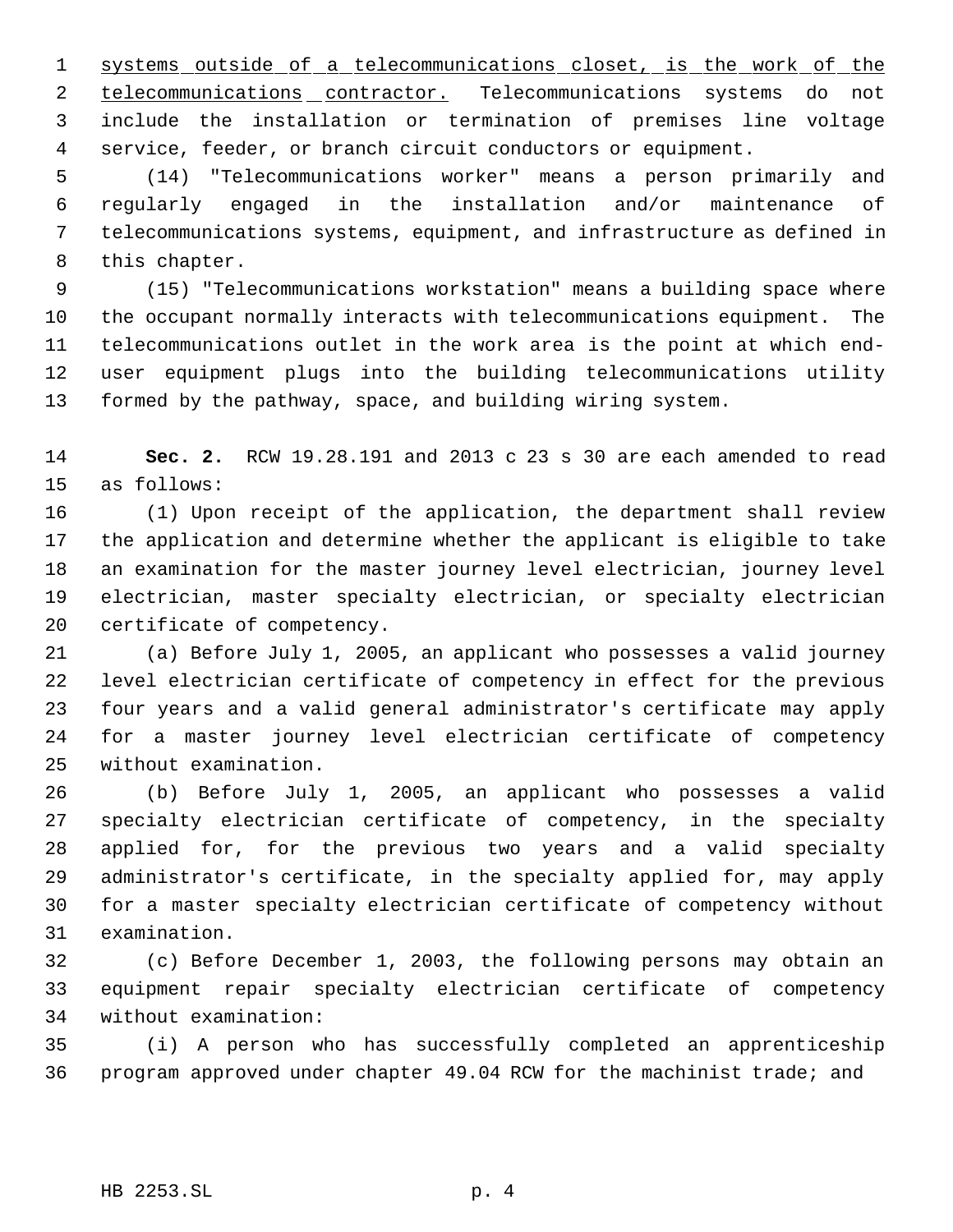(ii) A person who provides evidence in a form prescribed by the department affirming that: (A) He or she was employed as of April 1, 2003, by a factory-authorized equipment dealer or service company; and (B) he or she has worked in equipment repair for a minimum of four thousand hours.

 (d) To be eligible to take the examination for a master journey level electrician certificate of competency, the applicant must have possessed a valid journey level electrician certificate of competency for four years.

 (e) To be eligible to take the examination for a master specialty electrician certificate of competency, the applicant must have possessed a valid specialty electrician certificate of competency, in the specialty applied for, for two years.

 (f) To be eligible to take the examination for a journey level certificate of competency, the applicant must have:

 (i) Worked in the electrical construction trade for a minimum of eight thousand hours, of which four thousand hours shall be in industrial or commercial electrical installation under the supervision of a master journey level electrician or journey level electrician and not more than a total of four thousand hours in all specialties under the supervision of a master journey level electrician, journey level electrician, master specialty electrician working in that electrician's specialty, or specialty electrician working in that electrician's specialty. Specialty electricians with less than a four thousand hour work experience requirement cannot credit the time required to obtain that specialty towards qualifying to become a journey level electrician; or

 (ii) Successfully completed an apprenticeship program approved under chapter 49.04 RCW for the electrical construction trade.

30 (g) $(i)$  To be eligible to take the examination for a specialty electrician certificate of competency, the applicant must have:

32 ( $(\frac{1}{1})$ ) (A) Worked in the residential (as specified in WAC 296-46B- 920(2)(a)), pump and irrigation (as specified in WAC 296-46B- 920(2)(b)), sign (as specified in WAC 296-46B-920(2)(d)), limited energy (as specified in WAC 296-46B-920(2)(e)), nonresidential maintenance (as specified in WAC 296-46B-920(2)(g)), or other new nonresidential specialties as determined by the department in rule under the supervision of a master journey level electrician, journey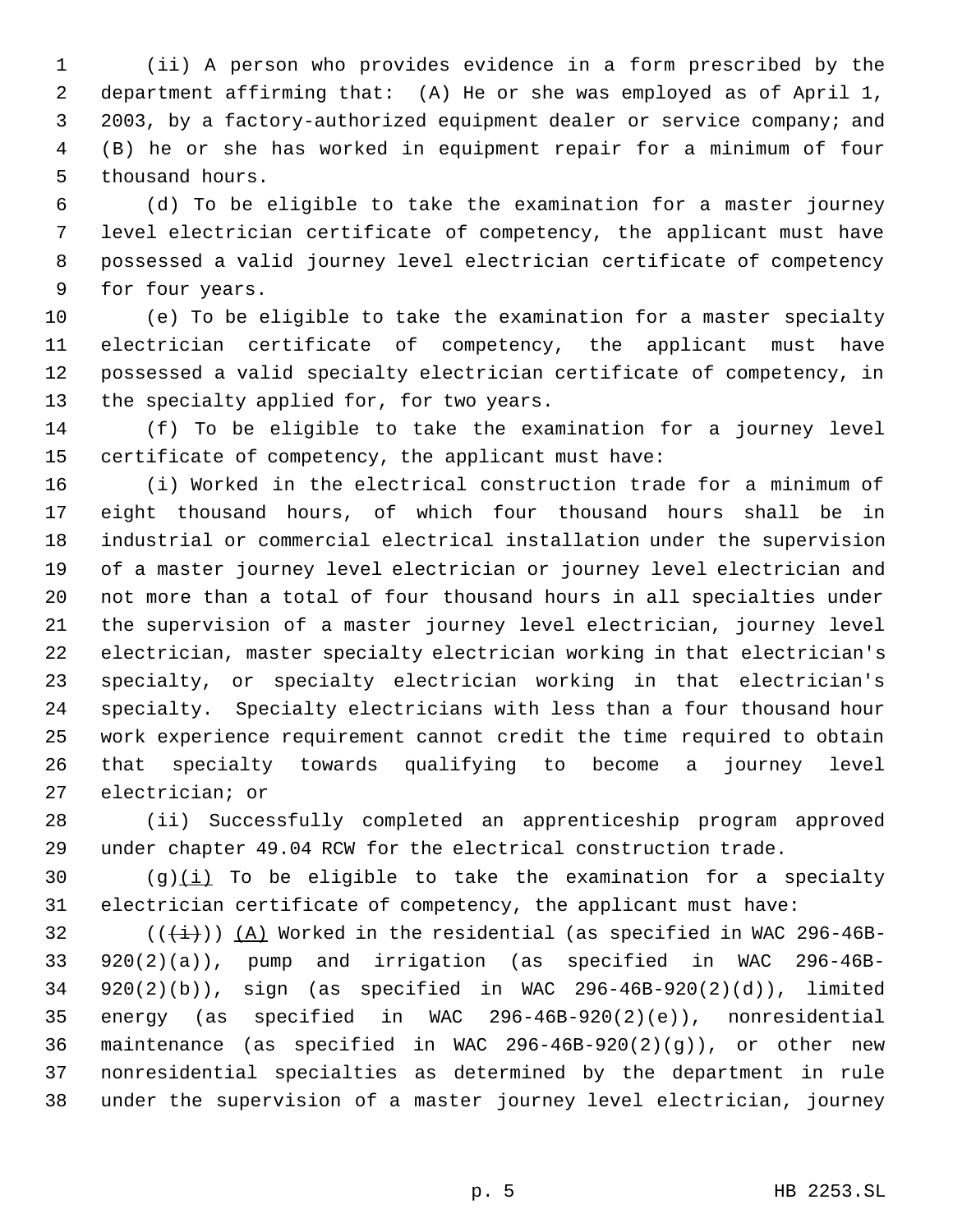level electrician, master specialty electrician working in that electrician's specialty, or specialty electrician working in that electrician's specialty for a minimum of four thousand hours;

 (( $\overleftrightarrow{(\dagger i)})$  (B) Worked in the appliance repair specialty as determined by the department in rule, restricted nonresidential maintenance as determined by the department in rule, the equipment repair specialty as determined by the department in rule, the pump and irrigation specialty 8 other than as defined by  $(g)(i)(A)$  of this subsection or domestic pump specialty as determined by the department in rule, or a specialty other 10 than the designated specialties in  $(g)(i)(A)$  of this subsection for a minimum of the initial ninety days, or longer if set by rule by the department. The restricted nonresidential maintenance specialty is limited to a maximum of 277 volts and 20 amperes for lighting branch circuits and/or a maximum of 250 volts and 60 amperes for other circuits, but excludes the replacement or repair of circuit breakers. The initial period must be spent under one hundred percent supervision of a master journey level electrician, journey level electrician, master specialty electrician working in that electrician's specialty, or specialty electrician working in that electrician's specialty. After this initial period, a person may take the specialty examination. If the person passes the examination, the person may work unsupervised for the balance of the minimum hours required for certification. A person may not be certified as a specialty electrician in the appliance repair specialty or in a specialty other than the designated 25 ((specialities)) specialties in  $(g)(i)(A)$  of this subsection, however, until the person has worked a minimum of two thousand hours in that 27 specialty, or longer if set by rule by the department; or

 (( $\overline{\{\pm i\pm}\})$ ) (C) Successfully completed an approved apprenticeship program under chapter 49.04 RCW for the applicant's specialty in the 30 electrical construction trade( $(\div -\Theta$ r)).

31 ( $(\overleftrightarrow{iv})$ ) <u>(ii)</u> In meeting the training requirements for the pump and irrigation or domestic pump specialties, the individual shall be allowed to obtain the experience required by this section at the same time the individual is meeting the experience required by RCW 18.106.040(1)(c). After meeting the training requirements provided in this section, the individual may take the examination and upon passing the examination, meeting additional training requirements as may still be required for those seeking a pump and irrigation, or a domestic pump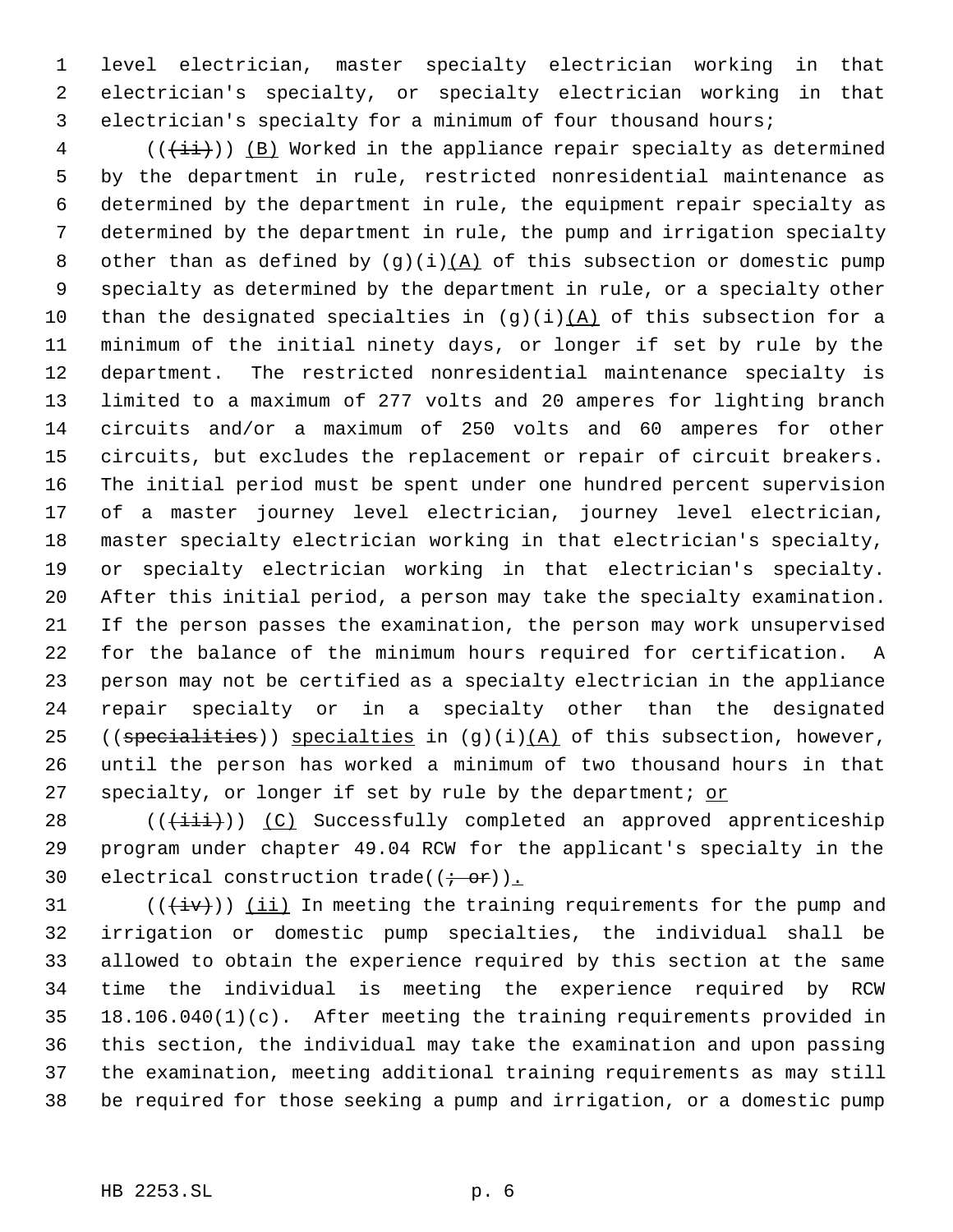specialty certificate as defined by rule, and paying the applicable fees, the individual must be issued the appropriate certificate. The department may include an examination for specialty plumbing certificate defined in RCW 18.106.010(10)(c) with the examination required by this section. The department, by rule and in consultation with the electrical board, may establish additional equivalent ways to gain the experience requirements required by this subsection. Individuals who are able to provide evidence to the department, prior to January 1, 2007, that they have been employed as a pump installer in the pump and irrigation or domestic pump business by an appropriately licensed electrical contractor, registered general contractor defined by chapter 18.27 RCW, or appropriate general specialty contractor defined by chapter 18.27 RCW for not less than eight thousand hours in the most recent six calendar years shall be issued the appropriate certificate by the department upon receiving such documentation and applicable fees. The department shall establish a single document for those who have received both an electrical specialty certification as defined by this subsection and have also met the certification requirements for the specialty plumber as defined by RCW 18.106.010(10)(c), showing that the individual has received both certifications. No other experience or training requirements may be imposed.

 (iii) Before July 1, 2015, an applicant possessing an electrical 24 training certificate issued by the department is eligible to apply one 25 hour of every two hours of unsupervised telecommunications system installation work experience toward eligibility for examination for a limited energy system certificate of competency (as specified in WAC 296-46B-920(2)(e)), if:

29 (A) The telecommunications work experience was obtained while 30 employed by a contractor licensed under this chapter as a general electrical contractor (as specified in WAC 296-46B-920(1)) or limited energy system specialty contractor (as specified in WAC 296-46B-920(2)(e)); and

# (B) Evidence of the telecommunications work experience is submitted 35 in the form of an affidavit prescribed by the department.

 (h) Any applicant for a journey level electrician certificate of competency who has successfully completed a two-year program in the electrical construction trade at public community or technical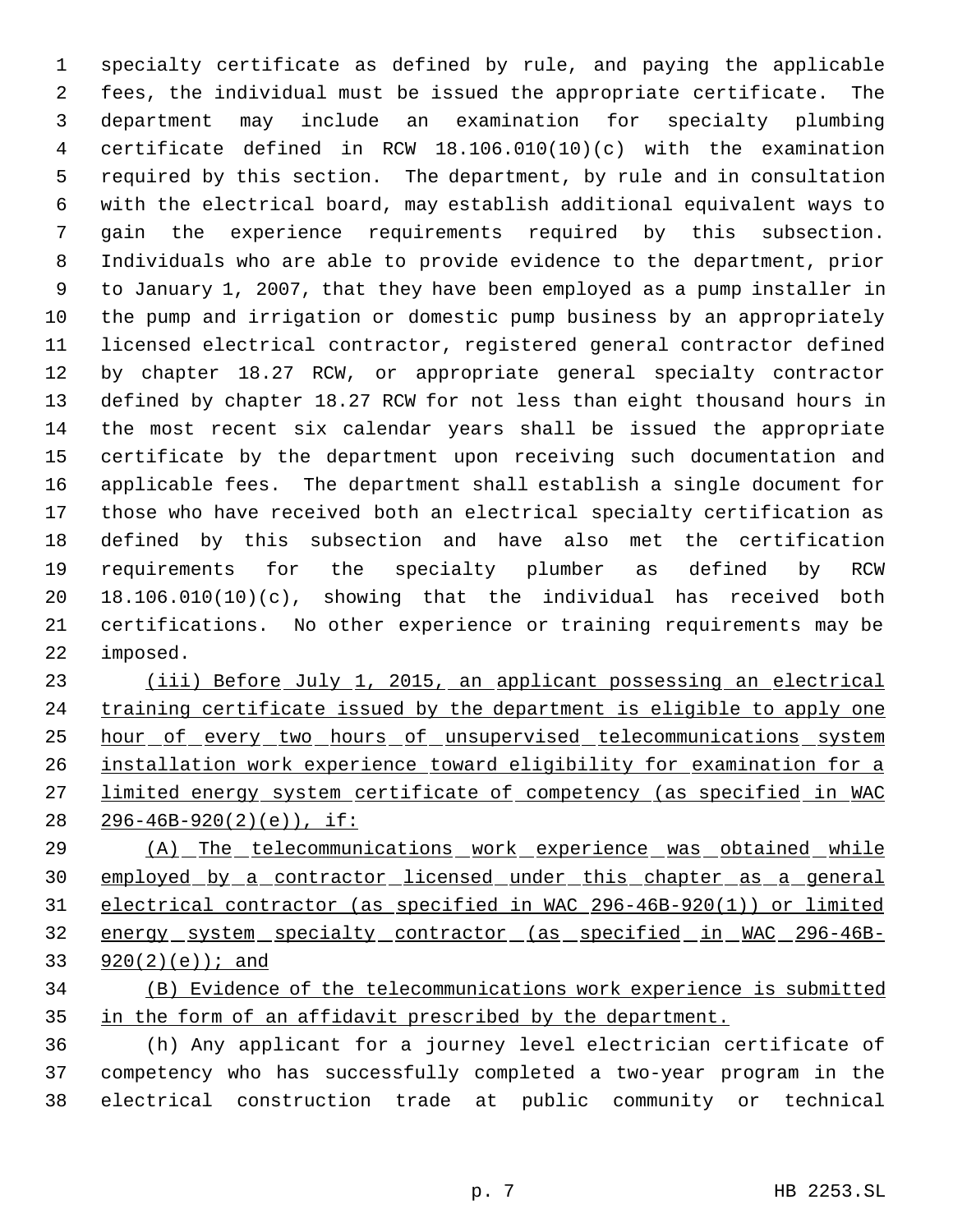colleges, or not-for-profit nationally accredited technical or trade schools licensed by the workforce training and education coordinating board under chapter 28C.10 RCW, may substitute up to two years of the technical or trade school program for two years of work experience under a master journey level electrician or journey level electrician. The applicant shall obtain the additional two years of work experience required in industrial or commercial electrical installation prior to the beginning, or after the completion, of the technical school program. Any applicant who has received training in the electrical construction trade in the armed service of the United States may be eligible to apply armed service work experience towards qualification to take the examination for the journey level electrician certificate of competency.

 (i) An applicant for a specialty electrician certificate of competency who, after January 1, 2000, has successfully completed a two-year program in the electrical construction trade at a public community or technical college, or a not-for-profit nationally accredited technical or trade school licensed by the workforce training and education coordinating board under chapter 28C.10 RCW, may substitute up to one year of the technical or trade school program for one year of work experience under a master journey level electrician, journey level electrician, master specialty electrician working in that electrician's specialty, or specialty electrician working in that electrician's specialty. Any applicant who has received training in the electrical construction trade in the armed services of the United States may be eligible to apply armed service work experience towards qualification to take the examination for an appropriate specialty electrician certificate of competency.

 (j) The department must determine whether hours of training and experience in the armed services or school program are in the electrical construction trade and appropriate as a substitute for hours of work experience. The department must use the following criteria for evaluating the equivalence of classroom electrical training programs and work in the electrical construction trade:

 (i) A two-year electrical training program must consist of three thousand or more hours.

 (ii) In a two-year electrical training program, a minimum of two thousand four hundred hours of student/instructor contact time must be